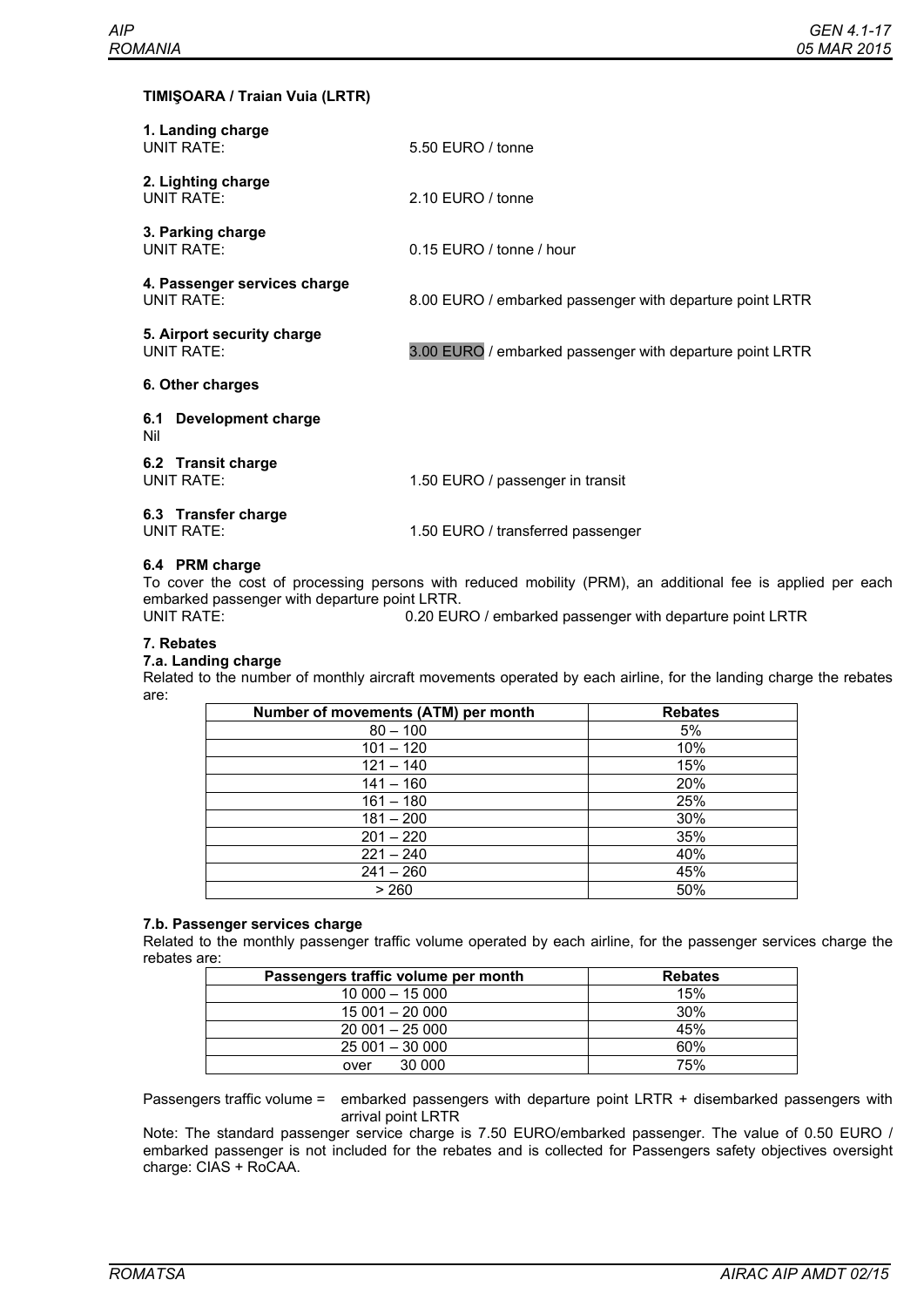# **TIMIŞOARA / Traian Vuia (LRTR)**

| 5.50 EURO / tonă                                        |
|---------------------------------------------------------|
| $2.10$ FURO / tonă                                      |
| 0.15 EURO / tonă / oră                                  |
| 8.00 EURO / pasager îmbarcat cu punctul de plecare LRTR |
| 3.00 EURO / pasager îmbarcat cu punctul de plecare LRTR |
|                                                         |
|                                                         |
| 1.50 EURO / pasager în tranzit                          |
| 1.50 EURO / pasager în transfer                         |
|                                                         |

## **6.4 Tariful PMR**

Pentru a acoperi cheltuielile aferente procesării persoanelor cu mobilitate redusă (PMR), se aplică un tarif suplimentar pentru fiecare pasager îmbarcat cu punctul de plecare LRTR.

NIVELUL UNITAR AL TARIFULUI: 0.20 EURO / pasager îmbarcat cu punctul de plecare LRTR

#### **7. Reduceri**

# **7.a. Tariful de aterizare**

În funcție de numărul de mișcări (aterizări-decolări) efectuate de către un operator aerian în decurs de o lună, la tariful de aterizare, se aplică următoarele reduceri:

| Număr mișcări (ATM) / lună | Reducere |
|----------------------------|----------|
| $80 - 100$                 | 5%       |
| $101 - 120$                | 10%      |
| $121 - 140$                | 15%      |
| $141 - 160$                | 20%      |
| $161 - 180$                | 25%      |
| $181 - 200$                | 30%      |
| $201 - 220$                | 35%      |
| $221 - 240$                | 40%      |
| $241 - 260$                | 45%      |
| > 260                      | 50%      |

## **7.b. Tariful de servicii pentru pasageri**

În funcție de volumul de trafic de pasageri transportați lunar, se aplică reduceri pentru tariful de servicii pentru pasageri, astfel:

| Volum de trafic de pasageri lunar | <b>Reducere</b> |
|-----------------------------------|-----------------|
| $10000 - 15000$                   | 15%             |
| $15001 - 20000$                   | 30%             |
| $20001 - 25000$                   | 45%             |
| $25001 - 30000$                   | 60%             |
| 30 000<br>over                    | 75%             |

Volumul de trafic de pasageri = pasageri îmbarcaţi cu punctul de plecare LRTR + pasageri debarcaţi cu punctul de sosire LRTR.

Notă: Valoarea tarifului pentru servicii pentru pasageri pentru care se aplică reduceri este de 7.50 EURO (diferența este tariful colectat pentru supravegherea obiectivelor necesare siguranţei pasagerilor: CIAS şi AACR).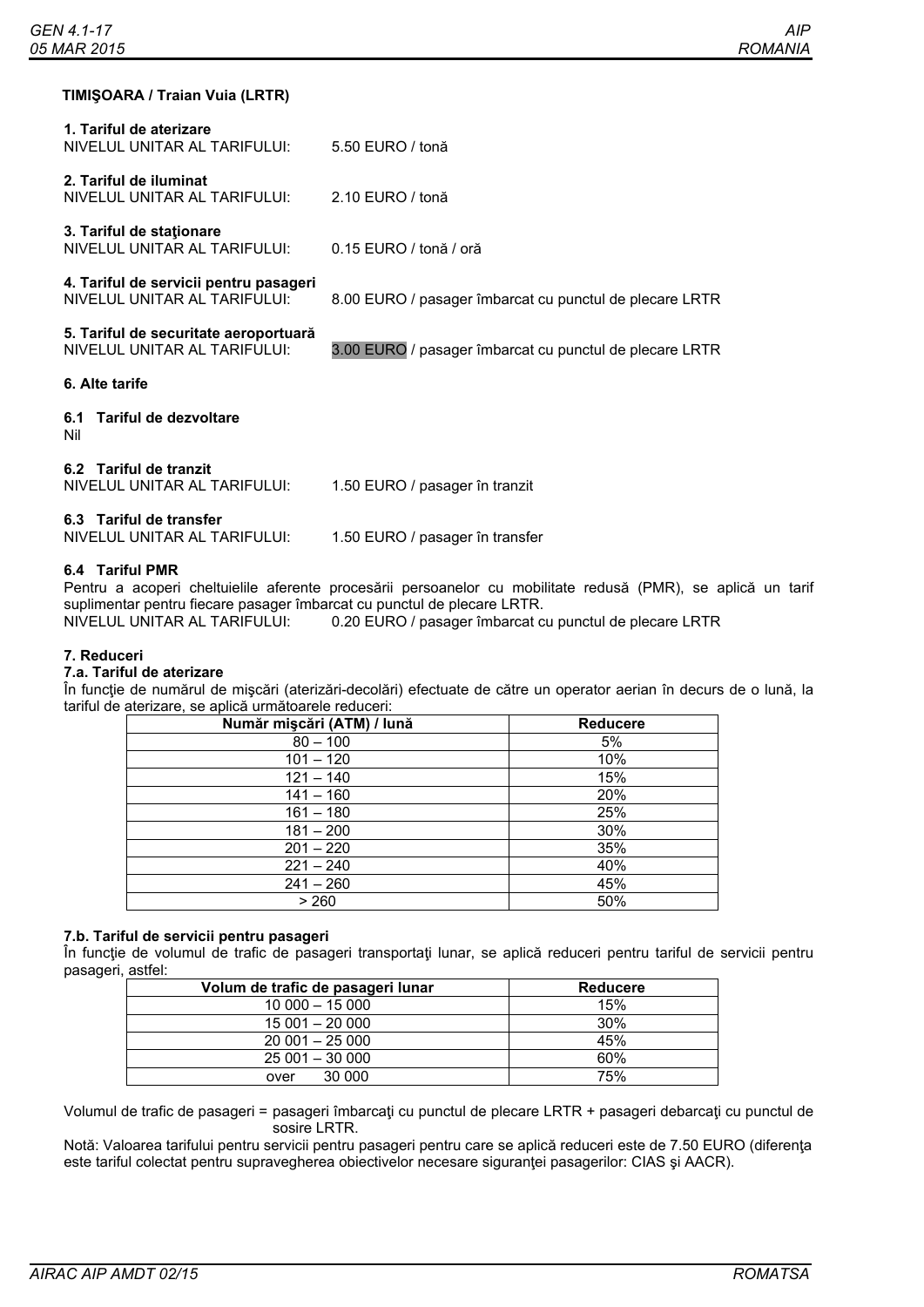# **8. Methods of payment**

All flights will be initially taxed by standard charges.

The airport charges rebates will be applied in first 15 days of the next month.

8.1 All flights will be initially charged at standard values.

8.2 The airport charge rebates will be applied latest in 10 days of the next month provided that the airline have a valid contract signed with the airport.

8.3 Airlines that consider they should be exempted from VAT, must provide to the airport administration: -a copy of AOC (Air Operator Certificate)

- a copy of company's Certificate of Registration as a tax payer for VAT

8.4 The payment of airport charges for the airlines with non scheduled flights or for airlines without a valid operational contract concluded with the airport, will be made in cash or by credit card before take–off.

8.5 The payment of airport charges, for the airlines with schedule flights and providing a valid operational contract concluded with Timisoara airport, will be made by bank transfer according to the contract agreements.